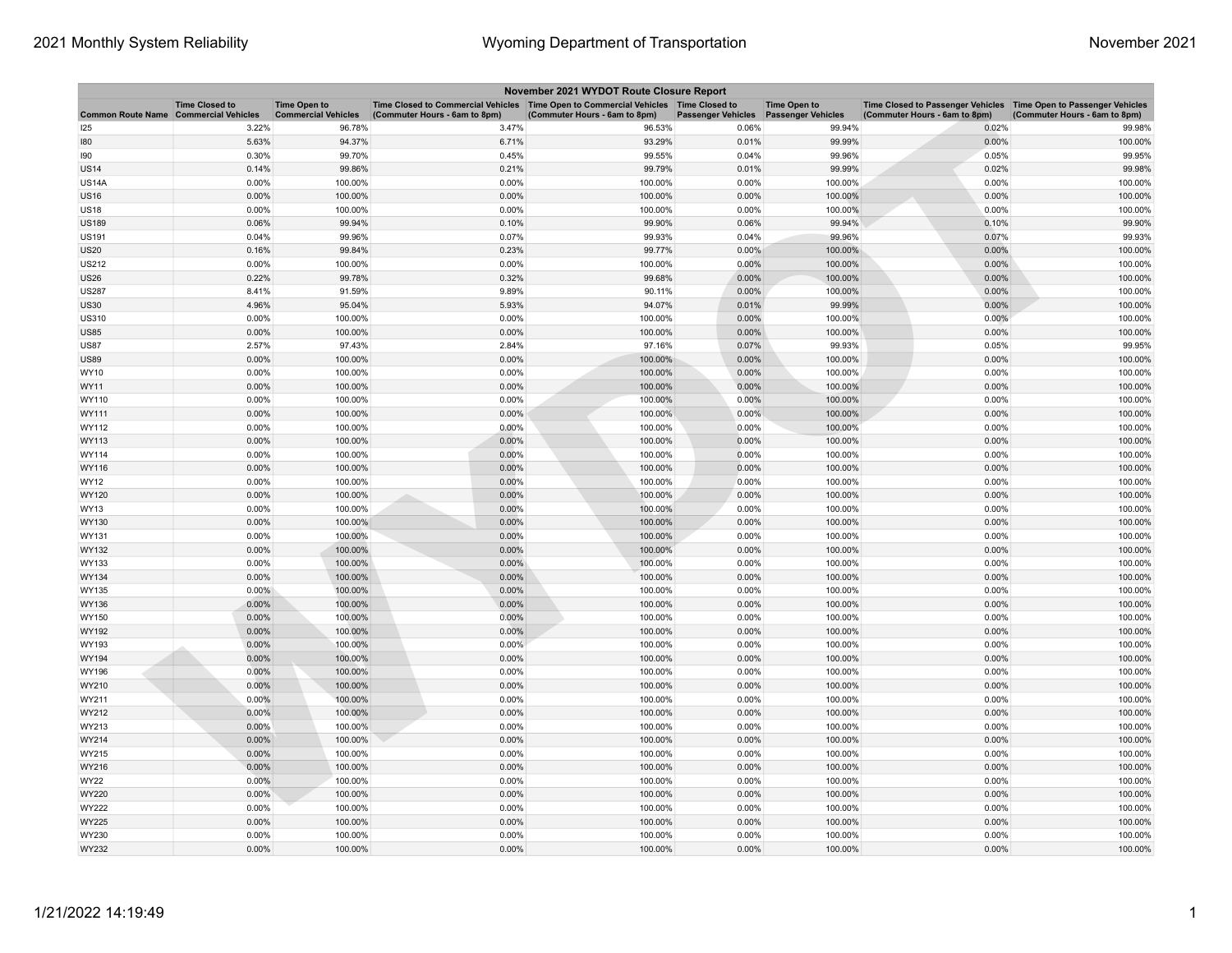| November 2021 WYDOT Route Closure Report |                                                     |                                                   |                                                                                                                         |                               |                           |                                                  |                                                                                                      |                               |  |
|------------------------------------------|-----------------------------------------------------|---------------------------------------------------|-------------------------------------------------------------------------------------------------------------------------|-------------------------------|---------------------------|--------------------------------------------------|------------------------------------------------------------------------------------------------------|-------------------------------|--|
| <b>Common Route Name</b>                 | <b>Time Closed to</b><br><b>Commercial Vehicles</b> | <b>Time Open to</b><br><b>Commercial Vehicles</b> | Time Closed to Commercial Vehicles   Time Open to Commercial Vehicles   Time Closed to<br>(Commuter Hours - 6am to 8pm) | (Commuter Hours - 6am to 8pm) | <b>Passenger Vehicles</b> | <b>Time Open to</b><br><b>Passenger Vehicles</b> | Time Closed to Passenger Vehicles   Time Open to Passenger Vehicles<br>(Commuter Hours - 6am to 8pm) | (Commuter Hours - 6am to 8pm) |  |
| WY233                                    | 0.00%                                               | 100.00%                                           | 0.00%                                                                                                                   | 100.00%                       | 0.00%                     | 100.00%                                          | 0.00%                                                                                                | 100.00%                       |  |
| WY235                                    | 0.00%                                               | 100.00%                                           | 0.00%                                                                                                                   | 100.00%                       | 0.00%                     | 100.00%                                          | 0.00%                                                                                                | 100.00%                       |  |
| WY236                                    | 0.00%                                               | 100.00%                                           | 0.00%                                                                                                                   | 100.00%                       | 0.00%                     | 100.00%                                          | 0.00%                                                                                                | 100.00%                       |  |
| WY237                                    | 0.00%                                               | 100.00%                                           | 0.00%                                                                                                                   | 100.00%                       | 0.00%                     | 100.00%                                          | 0.00%                                                                                                | 100.00%                       |  |
| WY238                                    | 0.00%                                               | 100.00%                                           | 0.00%                                                                                                                   | 100.00%                       | 0.00%                     | 100.00%                                          | 0.00%                                                                                                | 100.00%                       |  |
| WY239                                    | 0.00%                                               | 100.00%                                           | 0.00%                                                                                                                   | 100.00%                       | 0.00%                     | 100.00%                                          | 0.00%                                                                                                | 100.00%                       |  |
| WY24                                     | 0.00%                                               | 100.00%                                           | 0.00%                                                                                                                   | 100.00%                       | 0.00%                     | 100.00%                                          | 0.00%                                                                                                | 100.00%                       |  |
| WY240                                    | 0.00%                                               | 100.00%                                           | 0.00%                                                                                                                   | 100.00%                       | 0.00%                     | 100.00%                                          | 0.00%                                                                                                | 100.00%                       |  |
| WY251                                    | 0.00%                                               | 100.00%                                           | 0.00%                                                                                                                   | 100.00%                       | 0.00%                     | 100.00%                                          | 0.00%                                                                                                | 100.00%                       |  |
| WY257                                    | $0.00\%$                                            | 100.00%                                           | 0.00%                                                                                                                   | 100.00%                       | 0.00%                     | 100.00%                                          | 0.00%                                                                                                | 100.00%                       |  |
| WY258                                    | 3.65%                                               | 96.35%                                            | 4.49%                                                                                                                   | 95.51%                        | 0.00%                     | 100.00%                                          | 0.00%                                                                                                | 100.00%                       |  |
| WY259                                    | 0.00%                                               | 100.00%                                           | 0.00%                                                                                                                   | 100.00%                       | 0.00%                     | 100.00%                                          | 0.00%                                                                                                | 100.00%                       |  |
| WY270                                    | 0.00%                                               | 100.00%                                           | 0.00%                                                                                                                   | 100.00%                       | 0.00%                     | 100.00%                                          | 0.00%                                                                                                | 100.00%                       |  |
| WY28                                     | 3.86%                                               | 96.14%                                            | 4.90%                                                                                                                   | 95.10%                        | 0.00%                     | 100.00%                                          | 0.00%                                                                                                | 100.00%                       |  |
| WY296                                    | 0.00%                                               | 100.00%                                           | 0.00%                                                                                                                   | 100.00%                       | 0.00%                     | 100.00%                                          | 0.00%                                                                                                | 100.00%                       |  |
| WY313                                    | 0.00%                                               | 100.00%                                           | 0.00%                                                                                                                   | 100.00%                       | 0.00%                     | 100.00%                                          | 0.00%                                                                                                | 100.00%                       |  |
| WY320                                    | 0.00%                                               | 100.00%                                           | 0.00%                                                                                                                   | 100.00%                       | 0.00%                     | 100.00%                                          | 0.00%                                                                                                | 100.00%                       |  |
| WY321                                    | 0.08%                                               | 99.93%                                            | 0.00%                                                                                                                   | 100.00%                       | 0.08%                     | 99.93%                                           | 0.00%                                                                                                | 100.00%                       |  |
| WY331                                    | 0.00%                                               | 100.00%                                           | 0.00%                                                                                                                   | 100.00%                       | 0.00%                     | 100.00%                                          | 0.00%                                                                                                | 100.00%                       |  |
| WY335                                    | 0.00%                                               | 100.00%                                           | 0.00%                                                                                                                   | 100.00%                       | 0.00%                     | 100.00%                                          | 0.00%                                                                                                | 100.00%                       |  |
| WY336                                    | 0.00%                                               | 100.00%                                           | 0.00%                                                                                                                   | 100.00%                       | 0.00%                     | 100.00%                                          | 0.00%                                                                                                | 100.00%                       |  |
| WY338                                    | 0.00%                                               | 100.00%                                           | 0.00%                                                                                                                   | 100.00%                       | 0.00%                     | 100.00%                                          | 0.00%                                                                                                | 100.00%                       |  |
| WY34                                     | 0.00%                                               | 100.00%                                           | 0.00%                                                                                                                   | 100.00%                       | 0.00%                     | 100.00%                                          | 0.00%                                                                                                | 100.00%                       |  |
| WY340                                    | 0.00%                                               | 100.00%                                           | 0.00%                                                                                                                   | 100.00%                       | 0.00%                     | 100.00%                                          | 0.00%                                                                                                | 100.00%                       |  |
| WY343                                    | 0.00%                                               | 100.00%                                           | 0.00%                                                                                                                   | 100.00%                       | 0.00%                     | 100.00%                                          | 0.00%                                                                                                | 100.00%                       |  |
| WY345                                    | 0.00%                                               | 100.00%                                           | 0.00%                                                                                                                   | 100.00%                       | 0.00%                     | 100.00%                                          | 0.00%                                                                                                | 100.00%                       |  |
| WY350                                    | 0.00%                                               | 100.00%                                           | 0.00%                                                                                                                   | 100.00%                       | 0.00%                     | 100.00%                                          | 0.00%                                                                                                | 100.00%                       |  |
| WY351                                    | 0.00%                                               | 100.00%                                           | 0.00%                                                                                                                   | 100.00%                       | $0.00\%$                  | 100.00%                                          | 0.00%                                                                                                | 100.00%                       |  |
| WY352                                    | 0.00%                                               | 100.00%                                           | 0.00%                                                                                                                   | 100.00%                       | 0.00%                     | 100.00%                                          | 0.00%                                                                                                | 100.00%                       |  |
| WY353                                    | 0.00%                                               | 100.00%                                           | 0.00%                                                                                                                   | 100.00%                       | 0.00%                     | 100.00%                                          | 0.00%                                                                                                | 100.00%                       |  |
| WY371                                    | 0.00%                                               | 100.00%                                           | 0.00%                                                                                                                   | 100.00%                       | 0.00%                     | 100.00%                                          | 0.00%                                                                                                | 100.00%                       |  |
| WY372                                    | 0.00%                                               | 100.00%                                           | 0.00%                                                                                                                   | 100.00%                       | 0.00%                     | 100.00%                                          | 0.00%                                                                                                | 100.00%                       |  |
| WY374                                    | 0.00%                                               | 100.00%                                           | 0.00%                                                                                                                   | 100.00%                       | 0.00%                     | 100.00%                                          | 0.00%                                                                                                | 100.00%                       |  |
| WY387                                    | 0.30%                                               | 99.70%                                            | 0.51%                                                                                                                   | 99.49%                        | 0.30%                     | 99.70%                                           | 0.51%                                                                                                | 99.49%                        |  |
| WY390                                    | $0.00\%$                                            | 100.00%                                           | 0.00%                                                                                                                   | 100.00%                       | 0.00%                     | 100.00%                                          | 0.00%                                                                                                | 100.00%                       |  |
| WY410                                    | 0.00%                                               | 100.00%                                           | 0.00%                                                                                                                   | 100.00%                       | 0.00%                     | 100.00%                                          | 0.00%                                                                                                | 100.00%                       |  |
| WY411                                    | 0.00%                                               | 100.00%                                           | 0.00%                                                                                                                   | 100.00%                       | 0.00%                     | 100.00%                                          | 0.00%                                                                                                | 100.00%                       |  |
| WY412                                    | 0.00%                                               | 100.00%                                           | 0.00%                                                                                                                   | 100.00%                       | $0.00\%$                  | 100.00%                                          | 0.00%                                                                                                | 100.00%                       |  |
| WY414                                    | 0.00%                                               | 100.00%                                           | 0.00%                                                                                                                   | 100.00%                       | 0.00%                     | 100.00%                                          | 0.00%                                                                                                | 100.00%                       |  |
| WY430                                    | 0.00%                                               | 100.00%                                           | 0.00%                                                                                                                   | 100.00%                       | 0.00%                     | 100.00%                                          | 0.00%                                                                                                | 100.00%                       |  |
| WY431                                    | 0.00%                                               | 100.00%                                           | 0.00%                                                                                                                   | 100.00%                       | 0.00%                     | 100.00%                                          | 0.00%                                                                                                | 100.00%                       |  |
| WY450                                    | 0.00%                                               | 100.00%                                           | 0.00%                                                                                                                   | 100.00%                       | 0.00%                     | 100.00%                                          | 0.00%                                                                                                | 100.00%                       |  |
| WY487                                    | 0.00%                                               | 100.00%                                           | 0.00%                                                                                                                   | 100.00%                       | 0.00%                     | 100.00%                                          | 0.00%                                                                                                | 100.00%                       |  |
| <b>WY50</b>                              | 0.00%                                               | 100.00%                                           | 0.00%                                                                                                                   | 100.00%                       | 0.00%                     | 100.00%                                          | 0.00%                                                                                                | 100.00%                       |  |
| WY51                                     | 0.00%                                               | 100.00%                                           | 0.00%                                                                                                                   | 100.00%                       | 0.00%                     | 100.00%                                          | 0.00%                                                                                                | 100.00%                       |  |
| WY530                                    | 0.00%                                               | 100.00%                                           | 0.00%                                                                                                                   | 100.00%                       | 0.00%                     | 100.00%                                          | 0.00%                                                                                                | 100.00%                       |  |
| WY585                                    | 0.00%                                               | 100.00%                                           | 0.00%                                                                                                                   | 100.00%                       | 0.00%                     | 100.00%                                          | 0.00%                                                                                                | 100.00%                       |  |
| WY59                                     | 0.00%                                               | 100.00%                                           | 0.00%                                                                                                                   | 100.00%                       | 0.00%                     | 100.00%                                          | 0.00%                                                                                                | 100.00%                       |  |
| <b>WY70</b>                              | 0.00%                                               | 100.00%                                           | 0.00%                                                                                                                   | 100.00%                       | 0.00%                     | 100.00%                                          | 0.00%                                                                                                | 100.00%                       |  |
| WY71                                     | 0.00%                                               | 100.00%                                           | 0.00%                                                                                                                   | 100.00%                       | 0.00%                     | 100.00%                                          | 0.00%                                                                                                | 100.00%                       |  |
| <b>WY72</b>                              | 0.00%                                               | 100.00%                                           | 0.00%                                                                                                                   | 100.00%                       | 0.00%                     | 100.00%                                          | 0.00%                                                                                                | 100.00%                       |  |
| <b>WY77</b>                              | 0.00%                                               | 100.00%                                           | 0.00%                                                                                                                   | 100.00%                       | 0.00%                     | 100.00%                                          | 0.00%                                                                                                | 100.00%                       |  |
| WY789                                    | 0.00%                                               | 100.00%                                           | 0.00%                                                                                                                   | 100.00%                       | 0.00%                     | 100.00%                                          | 0.00%                                                                                                | 100.00%                       |  |
| <b>WY89</b>                              | 0.00%                                               | 100.00%                                           | 0.00%                                                                                                                   | 100.00%                       | 0.00%                     | 100.00%                                          | 0.00%                                                                                                | 100.00%                       |  |